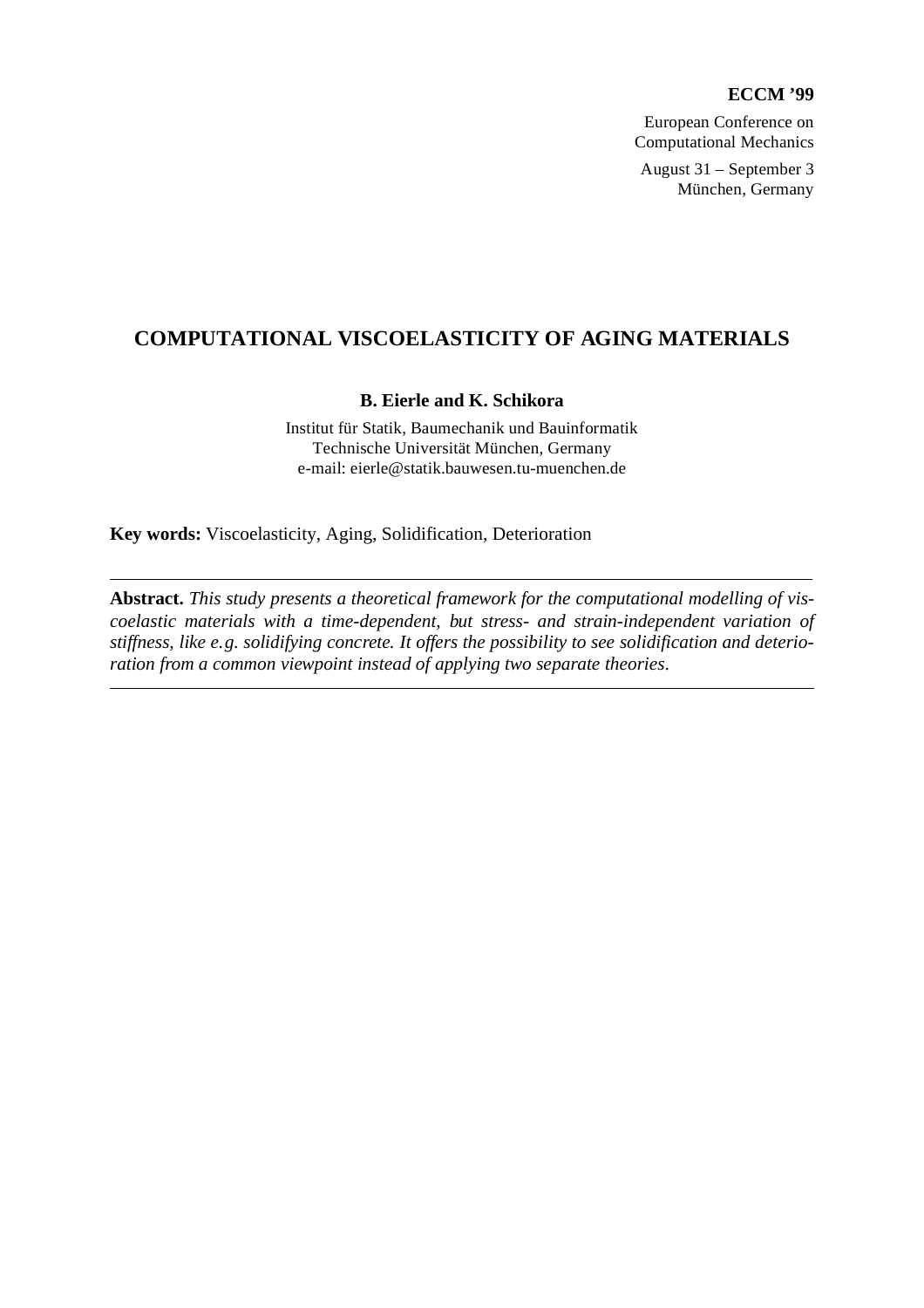### **1 Definition of** *Aging*

This paper deals with nonlinear elastic constitutive relations for aging materials. These elastic models are expanded by linear viscoelastic models for time dependent behaviour, especially with concrete in mind. Young hardening concrete is one example for the attribute *aging* as it is used in this paper. Aging is understood here as a time dependent variation of the isotropic homogenous stiffness, which is not caused by stresses. Accordingly the solidification of concrete is an example for increasing stiffness; the damage caused by melting, temperature effects in general or time-deteriorating effects are examples for decreasing stiffness. Any effect that is stress dependent as plasticity or cracking must not be included in this definition because it is not isotropic. It should be mentioned, that anisotropic aging effects might be included into the presented theory by higher order solidification or damage tensors. But in this paper it is assumed, that the change of the time dependent stiffness may be described by scalars according to the following formula:

$$
E(t) = \beta(t)[1 - \delta(t)]E
$$
 (1)

<span id="page-1-0"></span>In this definition  $\overline{E}$  is the Young's modulus, that would be reached theoretically at infinite time without any deteriorating effects ( $\beta = 1$  and  $\delta = 0$ ).  $\beta(t)$  is the degree of solidification, which should not be confused with the degree of hydration  $\alpha(t)$ . A relation between  $\alpha$  and  $\beta$  was e.g. found by Laube [\[9\]:](#page-14-0)

$$
\beta(\alpha) = \frac{E(\alpha(t))}{\bar{E}} = \left(\frac{\alpha(t) - \alpha_o}{1 - \alpha_o}\right)^{2/3} \ge 0
$$
\n(2)

where  $\alpha_0$  is the degree of hydration, when mechanical properties start to develop.  $\delta(t)$  is the degree of deterioration, that is called D in the classical damage theory of Kachanov [\[8\]](#page-14-1). Both degrees β and δ are varying between 0 and 1 and are increasing monotonously with time:

$$
\beta \in (0, 1] \quad \text{and} \quad \dot{\beta} \ge 0 \quad ; \quad \delta(t) \in [0, 1) \quad \text{and} \quad \dot{\delta} \ge 0 \tag{3}
$$

Especially the monotonous increase is an important property. It indicates, that regaining stiffness after an early deterioration is not decreasing the degree of deterioration but increasing the degree of solidification. This is fundamental, because solidification is not the reverse process of deterioration as will be shown later on.

It is assumed that all conditions are satisfied for an additive decomposition of the strain rates in parts caused by (in)elasticity (e), viscousity  $(\varphi)$ , temperature  $(\vartheta)$ , shrinkage (s) and cracking (c):

$$
\mathbf{g} = \mathbf{g}^e + \mathbf{g}^{\phi} + \mathbf{g}^3 + \mathbf{g}^c
$$
 (4)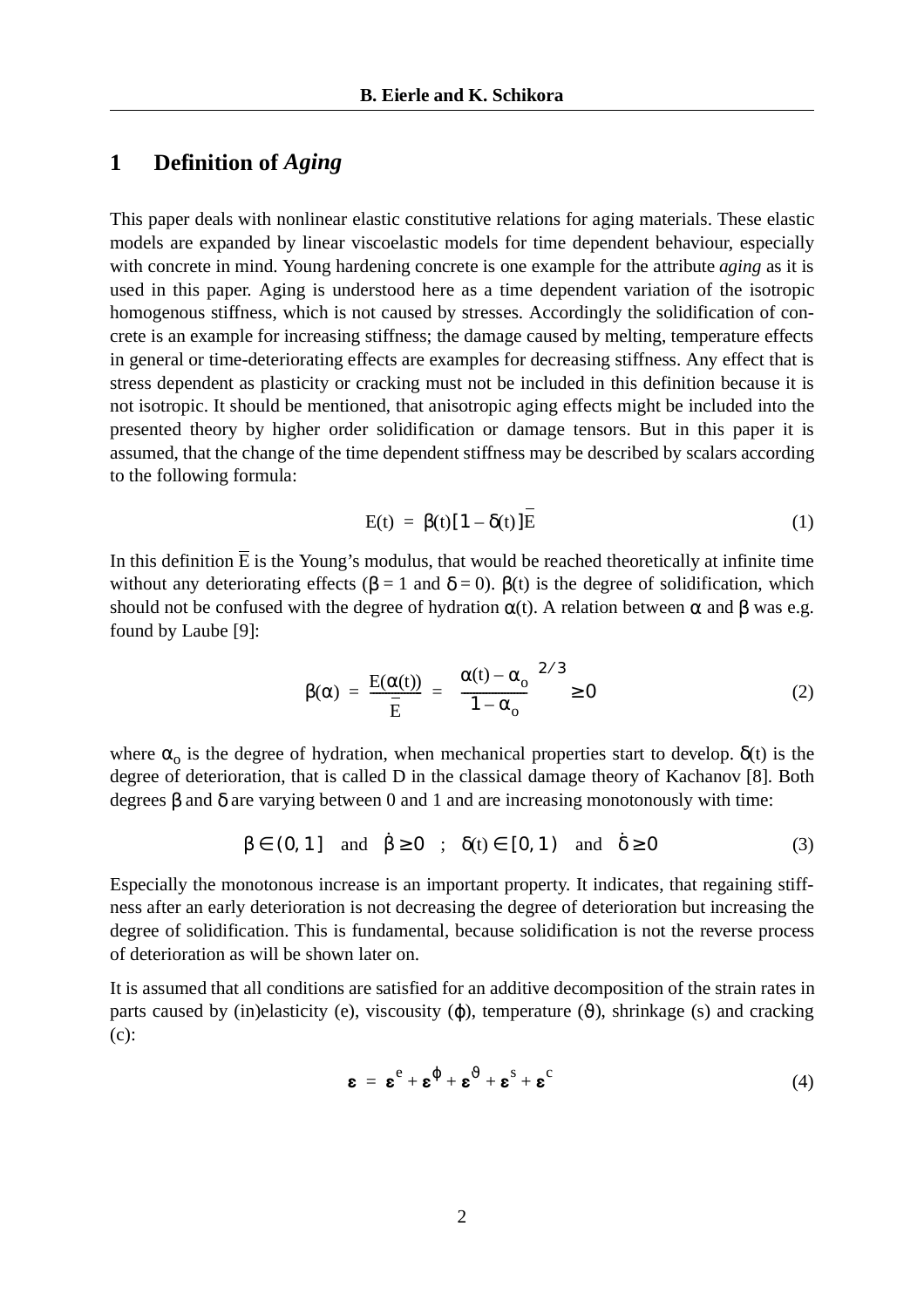# <span id="page-2-1"></span>**2 Nonlinear Elasticity of Aging Materials**

The difference between an increasing and a decreasing stiffness is shown by a simple example, that everyone knows, who has butter for breakfast: From observation we know, that the heating of butter leads to a loss of stiffness and to an increasing deformation i.e. strains (if we imagine some kind of loading on the butter and neglect plasticity effects). If the deformed butter is put back in the refrigerator and the temperature is cooling down, the mechanical deterioration process is not reversed. On the contrary no deformation at all is observed during solidification. The butter hardens in its deformed state and doesn't regain it's original shape. In this context concrete behaves like butter.

This may also be explained by a graphical model that was introduced by Bažant with his solidification theory for concrete [\[2\].](#page-14-2) One can imagine a solidification process as the increase of the solidified share of a body. An increase of the degree of solidification means that new stressfree connections are built (Fig. [1](#page-2-0)). The opposite process of deterioration may be likewise imagined as the damage of the already existing solidified part, that already bears stresses. In an equivalent model we may think of deterioration as cutting stressed springs (what leads to deformation) and of solidification as introducing new stress-free springs (what does not cause any deformation).



Figure 1: Solidification Theory [\[2\].](#page-14-2)

<span id="page-2-0"></span>For doing some analysis on aging materials, we have to formulate constitutive equations, which reflect this difference. Because both phenomena have a transient nature, a rate type formulation is chosen. For pure solidification and pure deterioration the constitutive equations are well known:

**Solidification**(
$$
\hat{\delta} = 0
$$
):  $\dot{\varepsilon}^e = \frac{\dot{\sigma}}{E}$  (equivalent to the solidification theory) (5)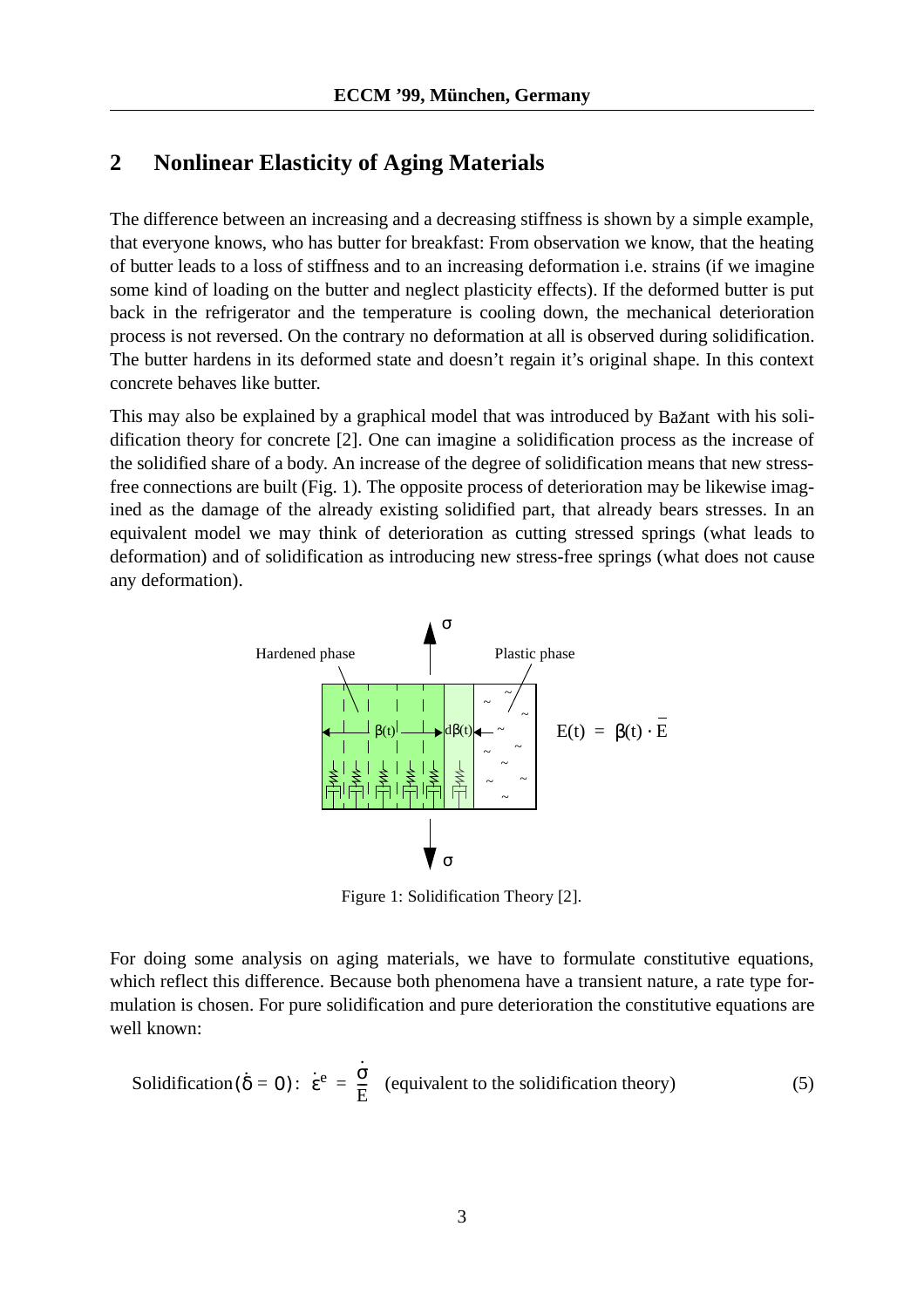$$
\text{Determination}(\hat{\beta} = 0) : \dot{\varepsilon}^e = \frac{\partial}{\partial t}(\sigma/E) \quad \text{(equivalent to Kachanov's damage theory)} \tag{6}
$$

As is easily seen, the formula for solidification leads to changes of the strains only through changes of the stress state. That means solidification alone doesn't affect strains or stresses. From the formula for deterioration follows, that a change of E may cause a change of the strains too. These nonlinear-elastic strains are often called inelastic because they are not reversible. In this paper, they are included in the (nonlinear-) elastic strain  $\varepsilon^e$ .

The generalization of the presented one dimensional equation is done by replacing E with the elastic stiffness tensor. We use a matrix formulation and introduce **D** as the inverse matrix of the material stiffness **E**:

$$
\mathbf{D} = \mathbf{E}^{-1} \tag{7}
$$

The equations given above in multidimensional form then are:

<span id="page-3-0"></span>
$$
\text{Solidification } (\hat{\delta} = 0): \quad \dot{\mathbf{\varepsilon}}^e = \mathbf{D}\dot{\mathbf{\sigma}} \tag{8}
$$

$$
\text{Determination} \quad (\hat{\beta} = 0): \quad \dot{\varepsilon}^e = \frac{\partial}{\partial t}(\mathbf{D}\boldsymbol{\sigma}) = \mathbf{D}\dot{\boldsymbol{\sigma}} + \dot{\mathbf{D}}\boldsymbol{\sigma}
$$
\n(9)

As far as the authors are aware, there is no theory for the combination of both effects taking place simultanously. While butter can't be heated and cooled simultaneously and such a theory isn't needed for that problem, there are materials that show solidification or deterioration for other reasons. E.g. concrete hardening is caused by a chemical exothermal reaction, that is sometimes taking place under very high temperatures, so that indeed a combined solidification and deterioration process exists. A combined theory offers also the advantage of providing only one constitutive relation and therefore one algorithm for both problems.

Under this aspects, we developed a single generalized theory for aging materials. The elastic behaviour of cutting springs and building new stress-free springs is described by applying only the derivative with respect to the degree of deterioration:

$$
\dot{\boldsymbol{\varepsilon}}^{\rm e} = \mathbf{D}\dot{\boldsymbol{\sigma}} + \frac{\partial \mathbf{D}}{\partial \delta} \delta \boldsymbol{\sigma} = \mathbf{D}\dot{\boldsymbol{\sigma}} + \frac{\delta}{1 - \delta} \mathbf{D}\boldsymbol{\sigma}
$$
(10)

Without solidification effects this equation is equivalent to Kachanov's damage theory [\[8\]](#page-14-1), while it also incooperates the pure solidification theory [\[2\]](#page-14-2). A summary of aging elasticity for a single stress change in time is given in [table 1](#page-4-0).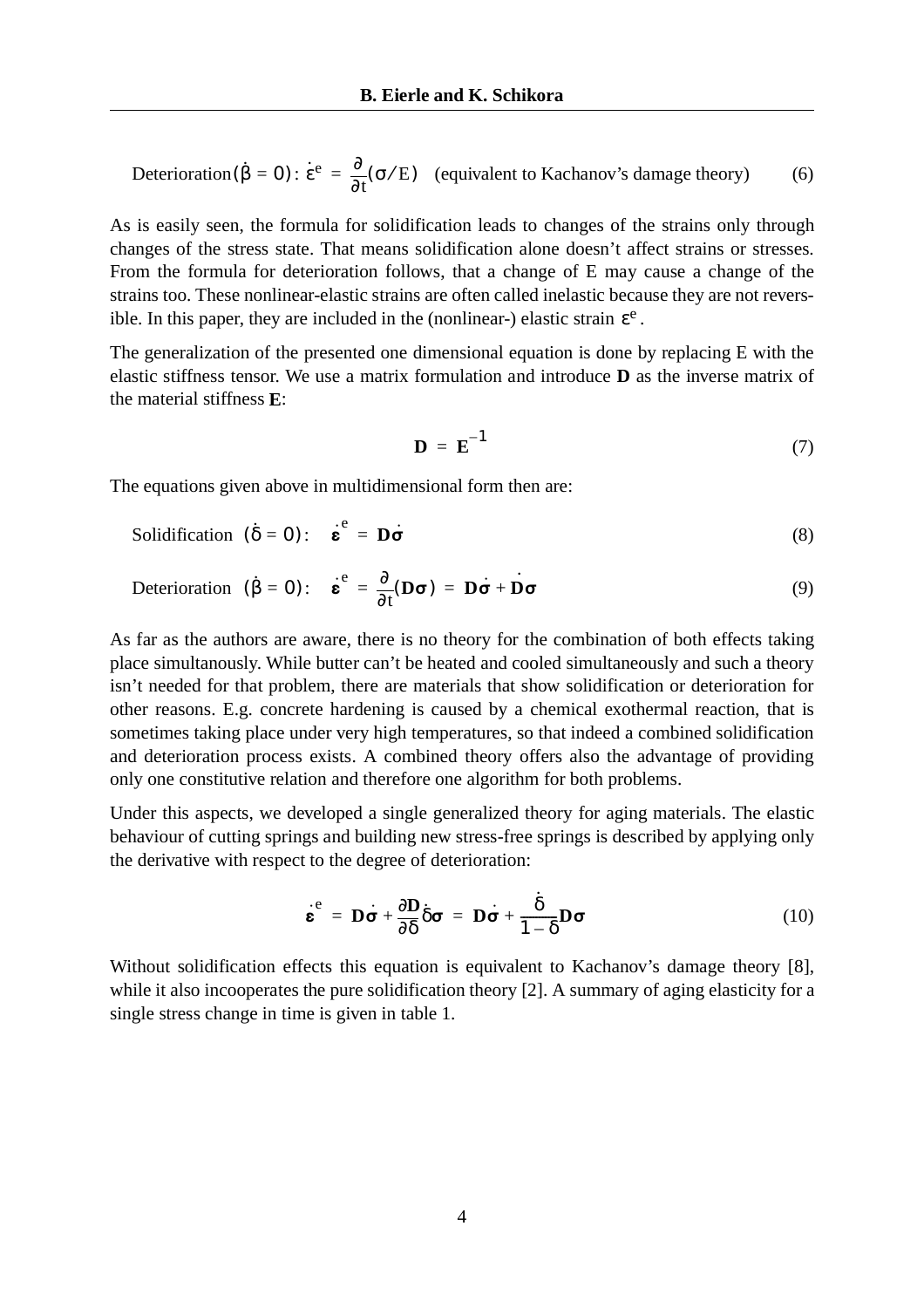

Table 1: Aging elasticity for a one-time stress change  $\sigma(t_0)$ .

<span id="page-4-0"></span>In a simple example the unidimensional cases of pure deterioration, pure solidification and the combination are compared in [fig. 2](#page-5-0).

# **3 Linear Viscoelasticity**

### **3.1 Goals of a numerical model**

The viscoelastic theory that is presented below was derived for concrete, although it may be applicable to other materials too. The viscous behaviour of concrete can be described through linear viscoelasticity, if stress levels are below 40 % of the compressive strength. Therefore linear viscoelasticity is appropriate for almost all concrete structures because the stress criterion is satisfied under permanent or frequent loads. The goal of the viscoelastic material law is to give a numerical representation of the measured viscoelastic behaviour. For concrete the viscoelastic properties are given in form of creep functions ϕ. A numerical model should be formulated with respect to φ because no other material parameters are usually available for concrete. For the sake of simplicity we presume affinity of the creep strains, i.e. the creep strains are supposed to occur with the same Poisson's ratio ν as the elastic strains (some authors suggest volumetrically constant creep for concrete [\[7\]](#page-14-3)).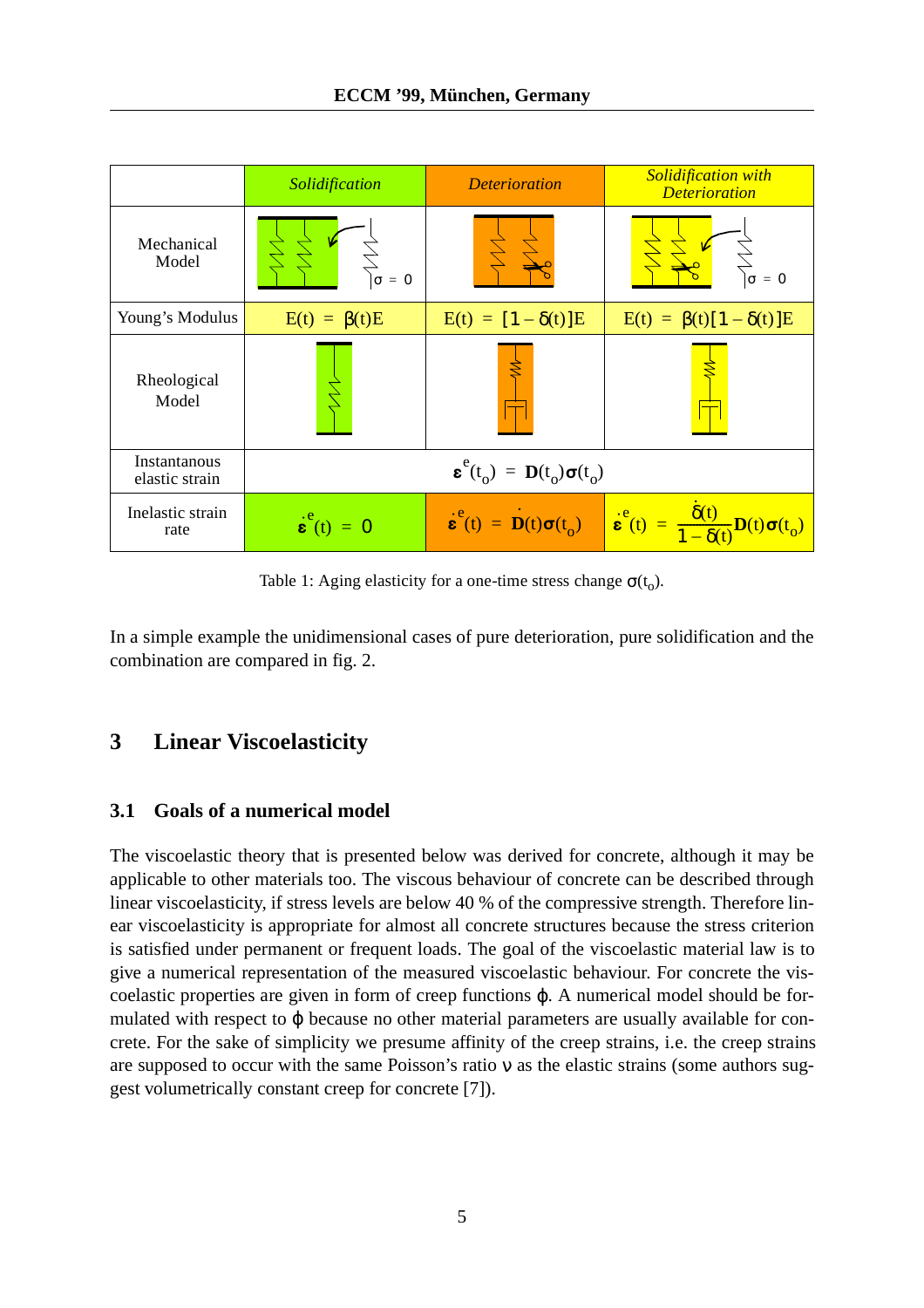

<span id="page-5-0"></span>Figure 2: Example for aging elasticity (combined solidification and deterioration).

#### <span id="page-5-1"></span>**3.2 Creep functions**

The starting point of a viscoelastic analysis is a good creep function. What good means in this context depends as always on the point of view. For some materials like polymers, a definition of  $\varphi$  depending on the load duration time (t-t<sub>o</sub>) is good, because these materials don't show an aging creep behaviour (nevertheless they may be aging). When Dischinger first formulated a rate type constitutive equation for concrete creep in 1937, he presumed the so called Withney ideal creep curves, that lead him to the rate of creep method. Nowadays most authors agree that this model isn't good enough for concrete. Only creep functions that depend on two variables – the actual time t and the time  $t_0$  where the creep inducing stress change occurred – are supposed to be accurate. Because one may argue about this point, we will present a numerical model, that is based on the most general formulation of  $\varphi(t,t_0)$  with two independent variables t and  $t_0$ . The creep function itself is defined as the ratio between the viscous strain and the corresponding elastic strain without deterioration effects: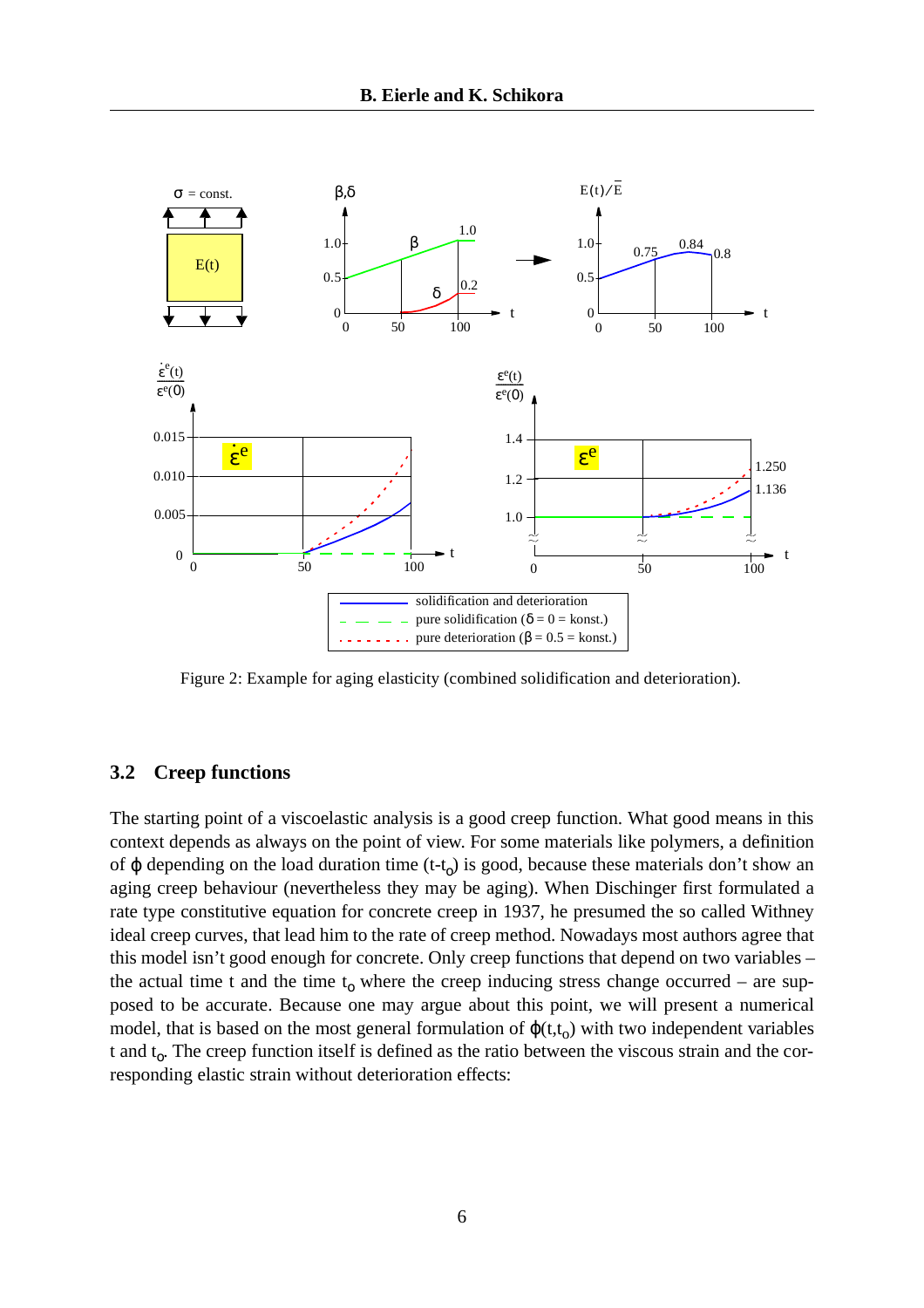$$
\varphi(t, t_o) = \frac{\varepsilon^{\varphi}(t, t_o)}{\varepsilon^{\varphi}(t_o)}
$$
(11)

<span id="page-6-1"></span>There also exist other definitions. Especially in most modern concrete codes a definition is used, that relates the creep strain to a virtual elastic strain, that the creep inducing stress would cause at the concrete age of 28 days:

$$
\varphi_{\rm E28}(t, t_o) = \frac{\varepsilon^{\varphi}(t, t_o)}{\varepsilon_{\rm E28}^{\rm e}} = \frac{\varepsilon^{\varphi}(t, t_o)}{\sigma(t_o)/\mathrm{E}_{28d}}
$$
(12)

It should be mentioned here, that this definition leads to other constitutive equations than the ones presented later on. Fortunately there is a conversion rule:

$$
\varphi_{E28}(t, t_o) = \frac{E_{28}}{E(t_o)} \varphi(t, t_o)
$$
\n(13)

The difference has to be considered too, when using an effective Young's modulus for creep representation:

<span id="page-6-0"></span>Without solidification: 
$$
E_{eff} = \frac{E(t_0)}{1 + \varphi_{E28}(t_1, t_0)}
$$
 (MC90, EC2) (14)

With solidification: 
$$
E_{eff} = \frac{E(t_0)}{1 + \varphi(t_1, t_0)} = \frac{E(t_0)}{1 + \frac{E(t_0)}{E_{28}} \varphi_{E28}(t_1, t_0)}
$$
 (15)

Model Code 90 and EC2 don't consider this difference in the effective stiffness [\(eq. 14](#page-6-0)). The equation given there is only applicable to old, i.e. hardened concrete at loading time.

Analytical creep functions were proposed by many authors, most of them for mature concrete [\[5\].](#page-14-4) If young solidifying concrete is analysed, a creep function should be used, that is well suited for young concrete as the one that Laube [\[9\]](#page-14-0) proposed.

# **4 Viscoelasticity for aging materials**

#### **4.1 Rate type formulation**

A rate type formulation of the constitutive equations will be used and an additive separation of the viscous and elastic part is assumed: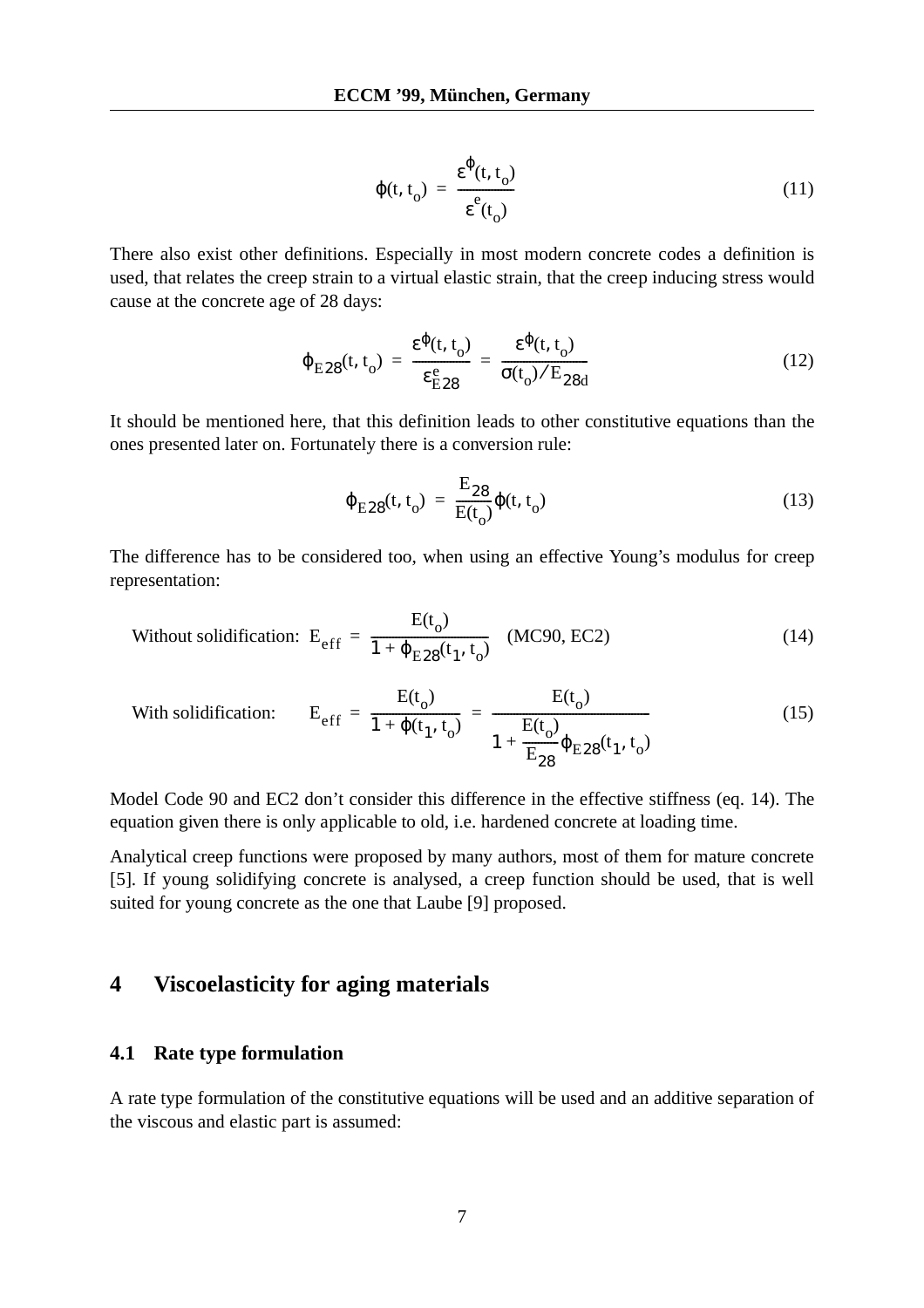

Figure 3: Viscoelastic behaviour: a) without, b) with the consideration of aging.

$$
\mathbf{e}^{\mathbf{e}+\phi} = \mathbf{e}^{\mathbf{e}+\mathbf{e}+\mathbf{e}} \tag{16}
$$

To find a mathematical model that is consistent with the definition of the creep function, one has to consider the full time derivative:

$$
\dot{\boldsymbol{\varepsilon}}^{\varphi} = \frac{\partial}{\partial t} [\varphi \mathbf{D} \boldsymbol{\sigma}] = \underbrace{\dot{\varphi} \mathbf{D} \boldsymbol{\sigma}}_{\dot{\boldsymbol{\varepsilon}}^{\varphi}_{1}} + \underbrace{\varphi \dot{\mathbf{D}} \boldsymbol{\sigma}}_{\dot{\boldsymbol{\varepsilon}}^{\varphi}_{2}} + \underbrace{\varphi \mathbf{D} \dot{\boldsymbol{\sigma}}}_{\dot{\boldsymbol{\varepsilon}}^{\varphi}_{3}} \tag{17}
$$

For nonaging materials the second part  $\dot{\epsilon}_2^{\varphi}$  vanishes. For aging materials especially this second part must be investigated more closely. Therefore in the following chapter all three parts of the viscous strain rate, that where already identified by Huckfeldt [\[7\]](#page-14-3) are explained. 2 ϕ

#### **4.2 Viscous strains for solidification and deterioration**

We now look at the three parts of the viscous strain rate as introduced above. The first part is the standard or primary term of creep. It's the sole part if stiffness and stresses are constant, and it's integration over time results in the creep function itself. So this is the only part, that can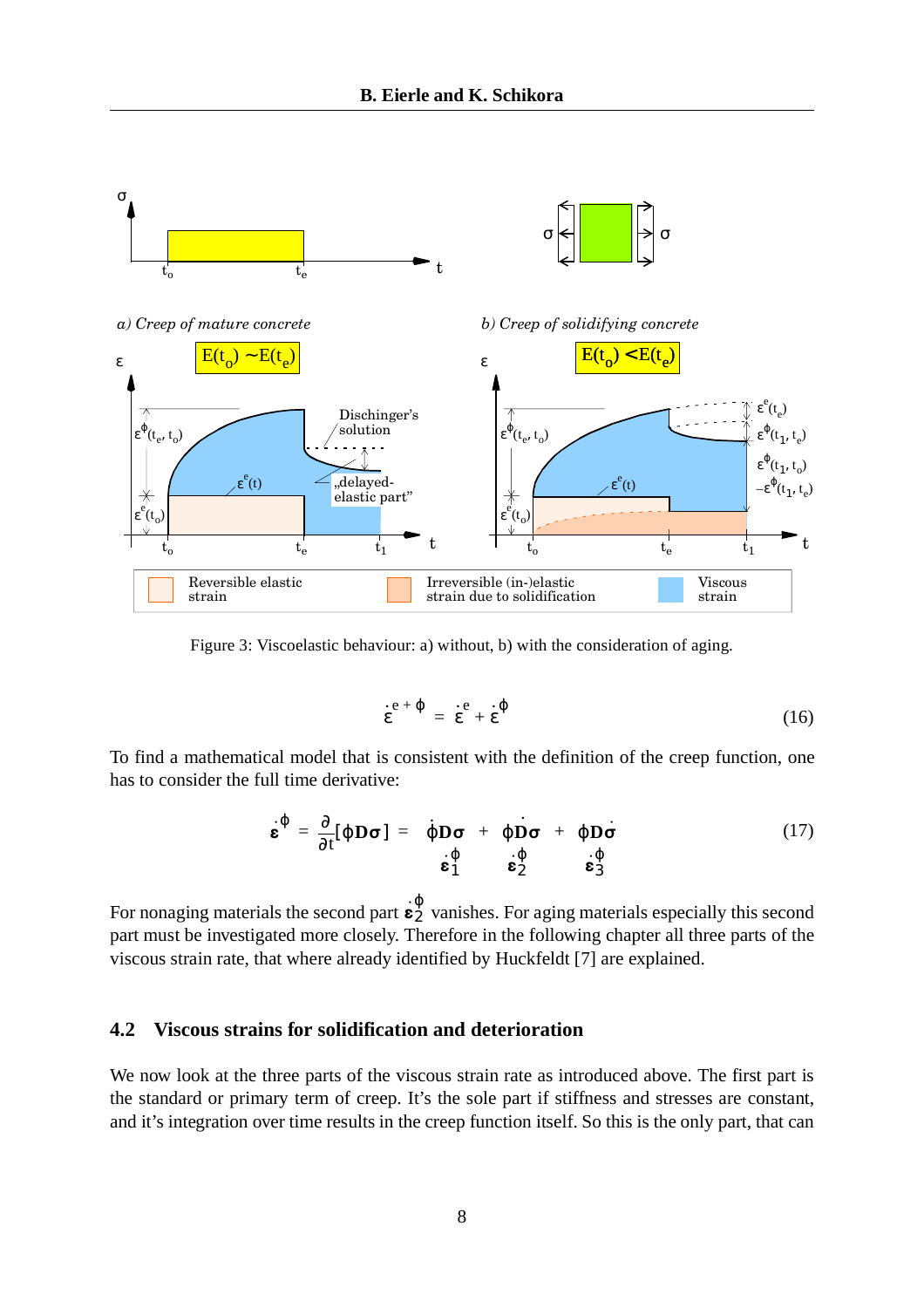be verified by standard creep tests. For pure solidification and deterioration the term  $\dot{\mathbf{\varepsilon}}_1^{\varphi}$  is for a constant stress  $\sigma_0(t_0)$ : 1 ϕ

$$
\dot{\boldsymbol{\varepsilon}}_1^{\phi}(t) = \dot{\phi}(t, t_0) \boldsymbol{D}(t_0) \boldsymbol{\sigma}_0
$$
 (18)

If the stresses vary over time, one has to integrate over all loading times  $\tau$ :

$$
\dot{\boldsymbol{\varepsilon}}_1^{\phi}(t) = \int_0^t \dot{\phi}(t, \tau) \mathbf{D}(\tau) \dot{\boldsymbol{\sigma}}(\tau) d\tau
$$
 (19)

The second part  $\dot{\mathbf{e}}_2^{\varphi}$  is creep, that is caused by the rate of the stiffness corresponding to the second part of the elastic strain rate. For solidification this part must not be considered (cf. [eq. 8](#page-3-0)). 2 ϕ

**Solidification:** 
$$
\frac{\partial}{\partial t} \mathbf{D}(t_0) = \mathbf{0} \Rightarrow \dot{\mathbf{\varepsilon}}_2^{\varphi} = \mathbf{0}
$$
 (20)

For deterioration the inelastic strain rates  $\mathbf{\dot{e}}_2$ , which are caused by damage at time  $\tilde{t}$ , are followed by new creep strains  $\epsilon_2^{\psi}$ : **ε** ·  $_{2}^{\mathrm{e}}$  , which are caused by damage at time  $\mathrm{\tilde{t}}$ **ε**2 ϕ

$$
\text{Determination:} \quad \mathbf{\varepsilon}_{2}^{\phi}(t) \ = \ \int_{t_{0}}^{t} \phi(t, \tilde{t}) \dot{\mathbf{\varepsilon}}_{2}^{\text{e}}(\tilde{t}) d\tilde{t} \ = \ \mathbf{\sigma}_{0}(t_{0}) \int_{t_{0}}^{t} \phi(t, \tilde{t}) \dot{\mathbf{D}}(\tilde{t}) d\tilde{t} \tag{21}
$$

<span id="page-8-0"></span>The strain rate is obtained according to the rules for the derivation of integral equations of the Volterra type:

$$
\mathbf{\dot{\varepsilon}}_{2}^{\phi}(t) = \boldsymbol{\sigma}_{0}(t_{0})\phi(t, t)\dot{\mathbf{D}}(t) + \boldsymbol{\sigma}_{0}(t_{0})\int_{t_{0}}^{t}\dot{\phi}(t, \tilde{t})\dot{\mathbf{D}}(\tilde{t})d\tilde{t}
$$
(22)

<span id="page-8-1"></span>For continous stress changes eq.  $(22)$  must be integrated over all loading times  $\tau$ :

$$
\mathbf{\dot{\varepsilon}}_{2}^{\phi}(t) = \int_{0}^{t} \dot{\sigma}(\tau) \phi(t, t) \dot{\mathbf{D}}(t) d\tau + \int_{0}^{t} \sigma(\tau) \left( \int_{\tau}^{t} \dot{\phi}(t, \tilde{t}) \dot{\mathbf{D}}(\tilde{t}) d\tilde{t} \right) d\tau
$$
\n(23)\n
$$
\sigma(t) \phi(t, t) \dot{\mathbf{D}}(t)
$$

The third part  $\dot{\mathbf{g}}_3^{\varphi}$  is the instantaneous creep of the stress rate  $\dot{\sigma}$ . Together with the first part of the elastic strain rate one gets the instantaneous strain rate:  $\frac{\varphi}{3}$  is the instantaneous creep of the stress rate  $\dot{\sigma}$ 

$$
\dot{\mathbf{\varepsilon}}^{\mathbf{e}} + \dot{\mathbf{\varepsilon}}_3^{\phi} = (1 + \phi) \mathbf{D} \dot{\mathbf{\sigma}} \tag{24}
$$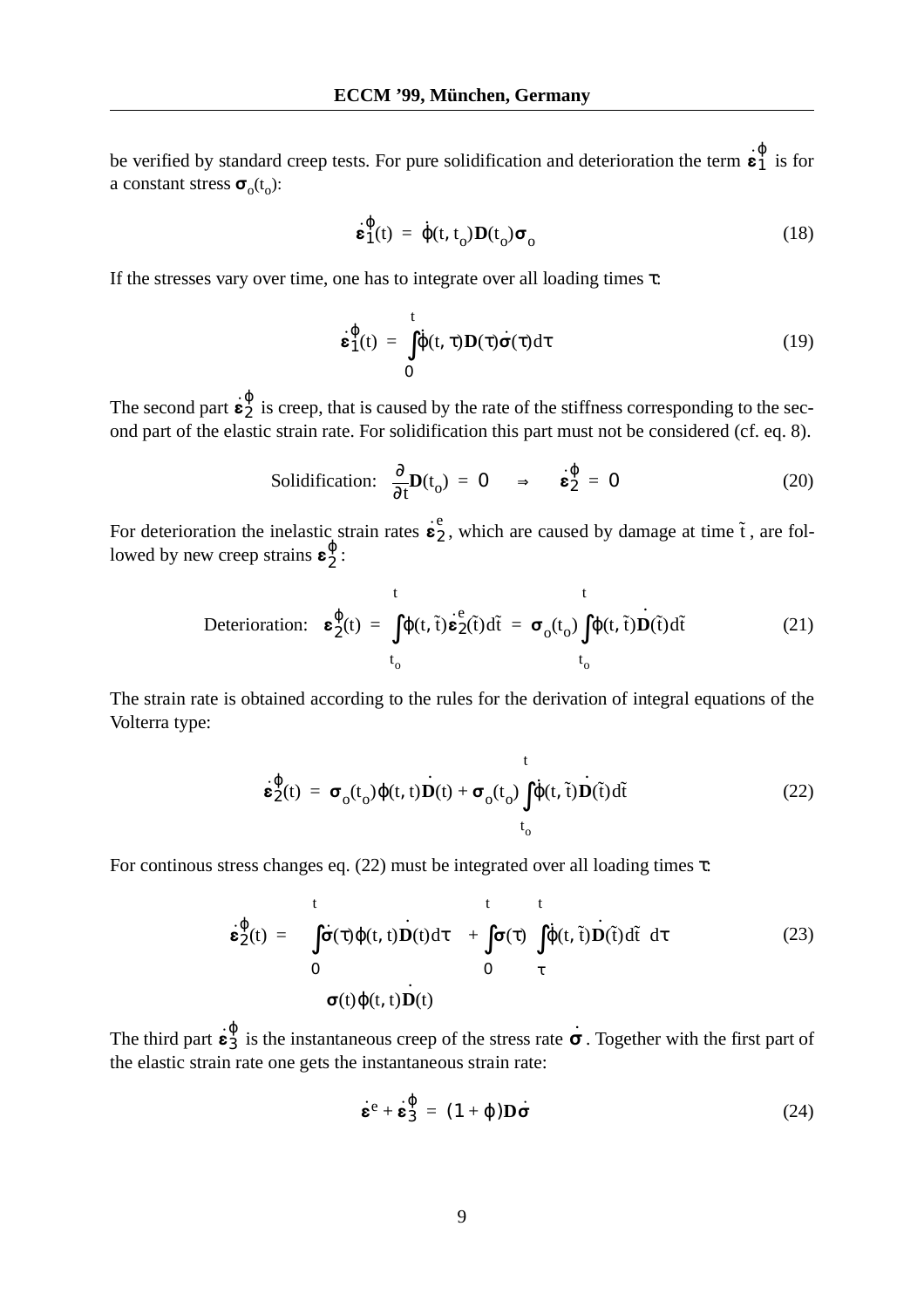As normally the whole instantaneous deformation is considered by the Young's modulus,  $\varphi$ (t,t<sub>o</sub>=t) usually is zero. Therefore  $\epsilon_3^0$  as well as the first term in [eq. \(23\)](#page-8-1) are zero in the differential form. But they must be considered when transformation to the incremental form of the constitutive equation is carried out: 3 ϕ

$$
\Delta \boldsymbol{\varepsilon}_{3}^{\phi} = \int_{t_{i}}^{t_{i+1}} \phi(t_{i+1}, \tau) \mathbf{D}(\tau) \dot{\boldsymbol{\sigma}}(\tau) d\tau
$$
\n(25)

#### <span id="page-9-0"></span>**4.3 Viscoelasticity for deterioration and solidification**

Now one may combine the different parts to a viscoelastic constitutive law. First the case of pure deterioration is given by [eq. 26](#page-9-0):

| $E \le 0$<br><b>Deterioration</b>                                                                                                                                                     |                                                                 |      |
|---------------------------------------------------------------------------------------------------------------------------------------------------------------------------------------|-----------------------------------------------------------------|------|
| $\mathbf{\varepsilon}^{\mathrm{e}}(t) + \mathbf{\varepsilon}^{\mathrm{\varphi}}(t) = \mathbf{D}(t)\dot{\mathbf{\sigma}}(t)$                                                           | $\rightarrow$ $\mathbf{e}_1^{\text{e}}$                         |      |
| + $\mathbf{D}(t)\boldsymbol{\sigma}(t)$                                                                                                                                               | $\rightarrow \stackrel{.e}{\epsilon_2}$                         |      |
| + $\int \dot{\phi}(t,\tau) \mathbf{D}(\tau) \dot{\sigma}(\tau) d\tau$<br>$\Omega$                                                                                                     | $\rightarrow$ $\mathbf{\dot{\epsilon}}_1^0$                     | (26) |
| + $\sigma(t)\varphi(t, t)D(t)$                                                                                                                                                        | $\rightarrow$ $\mathbf{\dot{\epsilon}}_{2a}^{\mathbf{\varphi}}$ |      |
| $+\int_{-\infty}^{t} \sigma(\tau) \left( \int_{0}^{t} \dot{\varphi}(t, \tilde{t}) \mathbf{D}(\tilde{t}) d\tilde{t} \right) d\tau \longrightarrow \mathbf{\varepsilon}_{2b}^{\varphi}$ |                                                                 |      |
| + $\mathbf{D}(t)\varphi(t, t)\dot{\boldsymbol{\sigma}}(t)$                                                                                                                            | $\rightarrow \mathbf{\dot{\varepsilon}}_3^{\varphi}$            |      |

The case of pure solidification without deteriorating effects is obtained by omitting the second parts of the elastic and viscous strain rates. Eq. [\(27\)](#page-10-0) doesn't depend on the rate of stiffness, according to the idea, that an increasing stiffness doesn't affect the strains directly. The influence of solidification on the creep process is included automatically in the creep function itself, wich is derived from experiments with hardening concrete specimen (aging creep function).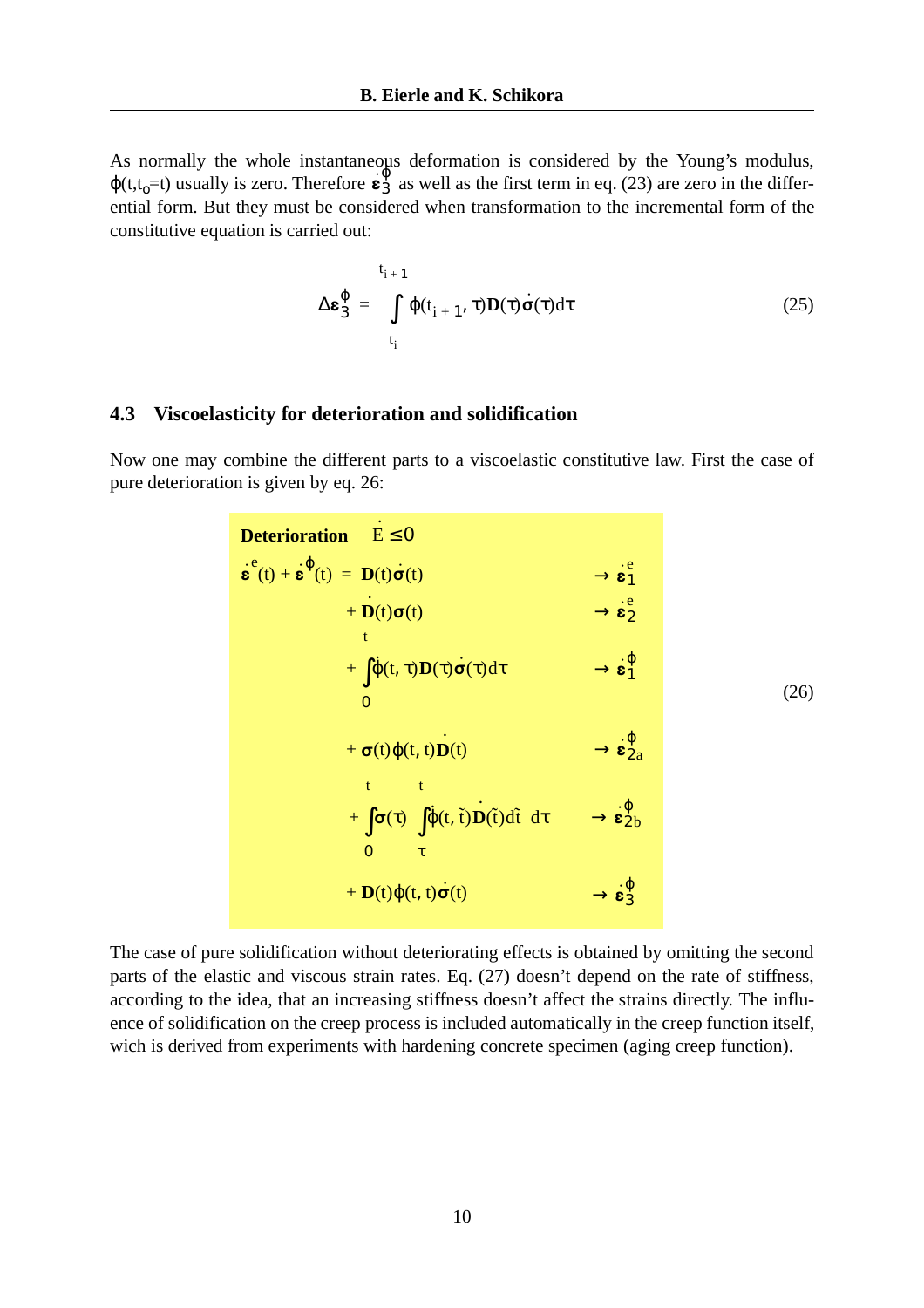<span id="page-10-0"></span>Solidification: 
$$
\dot{E} \ge 0
$$

\n
$$
\dot{\varepsilon}^{e}(t) + \dot{\varepsilon}^{0}(t) = D(t)\dot{\sigma}(t) \rightarrow \dot{\varepsilon}^{e}_{1}
$$
\n
$$
+ \int_{0}^{t} \dot{\phi}(t, \tau)D(\tau)\dot{\sigma}(\tau)d\tau \rightarrow \dot{\varepsilon}^{0}_{1}
$$
\n
$$
+ D(t)\phi(t, t)\dot{\sigma}(t) \rightarrow \dot{\varepsilon}^{0}_{3}
$$
\n
$$
(27)
$$

 $\overline{a}$ 

The derived formulations for pure solidification and deterioration don't allow the analysis of problems, where both phenomena occur together. Furthermore for algorithmic reasons it is inconvenient to distinguish between two cases. Thus we derived a unified theory by using the same general representation of the stiffness as in [chapter 2](#page-2-1):

$$
E(t) = \beta(t)[1 - \delta(t)]E
$$
 (28)

<span id="page-10-1"></span>For the unified approach we now must presume, that the material shows a common creep behaviour for increasing and decreasing stiffness, that is again defined by a creep function according to [eq. \(11\)](#page-6-1). From this definition we get the viscous strain caused by a constant stress  $\sigma_{\alpha}(t_{\alpha})$ :

$$
\mathbf{\varepsilon}^{\phi}(t) = \phi(t, t_o) \mathbf{\varepsilon}_1^e(t_o) + \int_{t_o}^t \phi(t, \tilde{t}) \dot{\mathbf{\varepsilon}}_2^e(\tilde{t}) d\tilde{t} =
$$
  
\n
$$
t_o
$$
\n
$$
= \phi(t, t_o) \mathbf{D}(t_o) \boldsymbol{\sigma}_o(t_o) + \int_{t_o}^t \phi(t, \tilde{t}) \frac{\dot{\delta}(\tilde{t})}{1 - \delta(\tilde{t})} \mathbf{D}(\tilde{t}) \boldsymbol{\sigma}_o(t_o) d\tilde{t}
$$
\n(29)

Considering the demonstrative model of including and cutting springs ([table 1](#page-4-0)), it is found that the rate type constitutive law again is obtained by applying the time derivative only to the deteriorating part of the stiffness change:

$$
\dot{\mathbf{D}}(t) \rightarrow \frac{\partial \mathbf{D}(\beta, \delta)}{\partial \delta} \dot{\delta} = \frac{\dot{\delta}(t)}{1 - \delta(t)} \mathbf{D}(t)
$$
(30)

So we finally get a unified viscoelastic constitutive law in rate type form: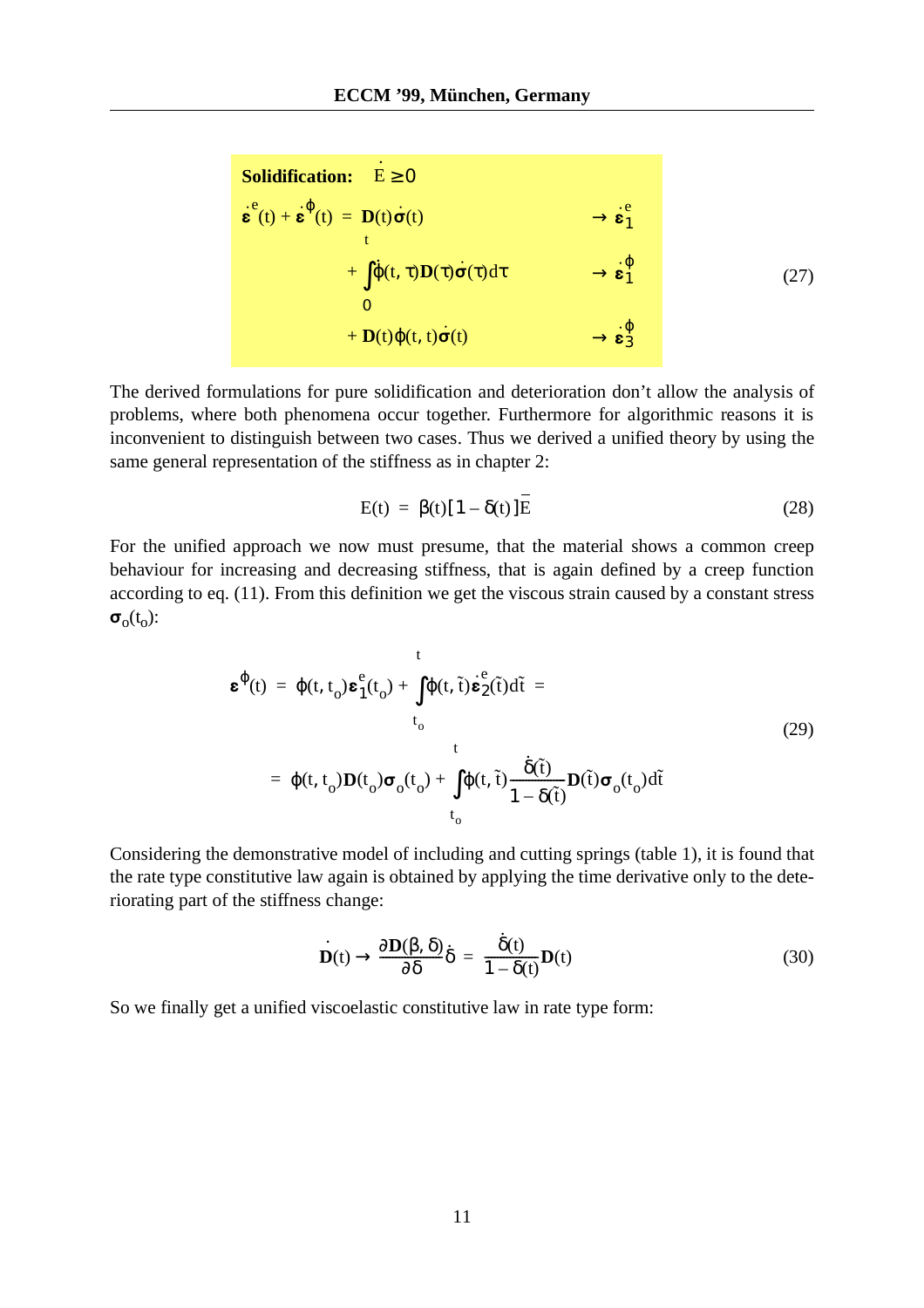$$
\begin{array}{|l|l|l|}\n\hline\n\mathbf{\dot{\varepsilon}}^e(t) + \mathbf{\dot{\varepsilon}}^{\phi}(t) & = \mathbf{D}(t)\dot{\sigma}(t) & \rightarrow \mathbf{\dot{\varepsilon}}^e_1 \\
& + \frac{\dot{\delta}(t)}{1 - \delta(t)}\mathbf{D}(t)\sigma(t) & \rightarrow \mathbf{\dot{\varepsilon}}^e_2 \\
& + \int_{0}^{t}\dot{\phi}(t, \tau)\mathbf{D}(\tau)\dot{\sigma}(\tau)d\tau & \rightarrow \mathbf{\dot{\varepsilon}}^{\phi}_1 \\
& 0 & (31) \\
& + \phi(t, t)\frac{\dot{\delta}(t)}{1 - \delta(t)}\mathbf{D}(t)\sigma(t) & \rightarrow \mathbf{\dot{\varepsilon}}^{\phi}_2 \\
& + \int_{0}^{t} \dot{\sigma}(\tau)\left(\int_{\tau}^{t}\dot{\phi}(t, \tilde{t})\frac{\dot{\delta}(\tilde{t})}{1 - \delta(\tilde{t})}\mathbf{D}(\tilde{t})d\tilde{t}\right)d\tau & \rightarrow \mathbf{\dot{\varepsilon}}^{\phi}_2 \\
& + \phi(t, t)\mathbf{D}(t)\dot{\sigma}(t) & \rightarrow \mathbf{\dot{\varepsilon}}^{\phi}_3\n\end{array}
$$
\n(31)

### **4.4 Example**

Again the simple example from [fig. 2](#page-5-0) is chosen to show the different parts of the viscous strain rate.  $\epsilon_{2a}^{\varphi}$  and  $\epsilon_{3a}^{\varphi}$  are zero according to the starting value of the creep function and the rate type formulation. If large time steps within an incremental algorith are used, these parts may reach a noteworthy magnitude. The influence of damage on the creep strain is shown in [fig. 4](#page-12-0) by comparision with the strain of the pure solidification problem.  $\frac{\varphi}{2a}$  and  $\epsilon$ 3 ϕ

# **5 Computational Realization**

#### **5.1 Incremental Form**

According to the rate type formulation the incremental change of the inverse material stiffness **D** is obtained by the consideration of deteriorating effects only:

$$
\Delta \mathbf{D} = \mathbf{D}(t_{i+1}) - \mathbf{D}(t_i) \rightarrow \left(\frac{1}{1 - \delta_{i+1}} - \frac{1}{1 - \delta_i}\right) \frac{\mathbf{F}}{\beta_{i+1} E} = \frac{\Delta \delta}{1 - \delta(t_i)} \mathbf{D}(t_{i+1})
$$
(32)

The components of the matrix **F,** which gives the multidimensional form of the material stiffness, are defined by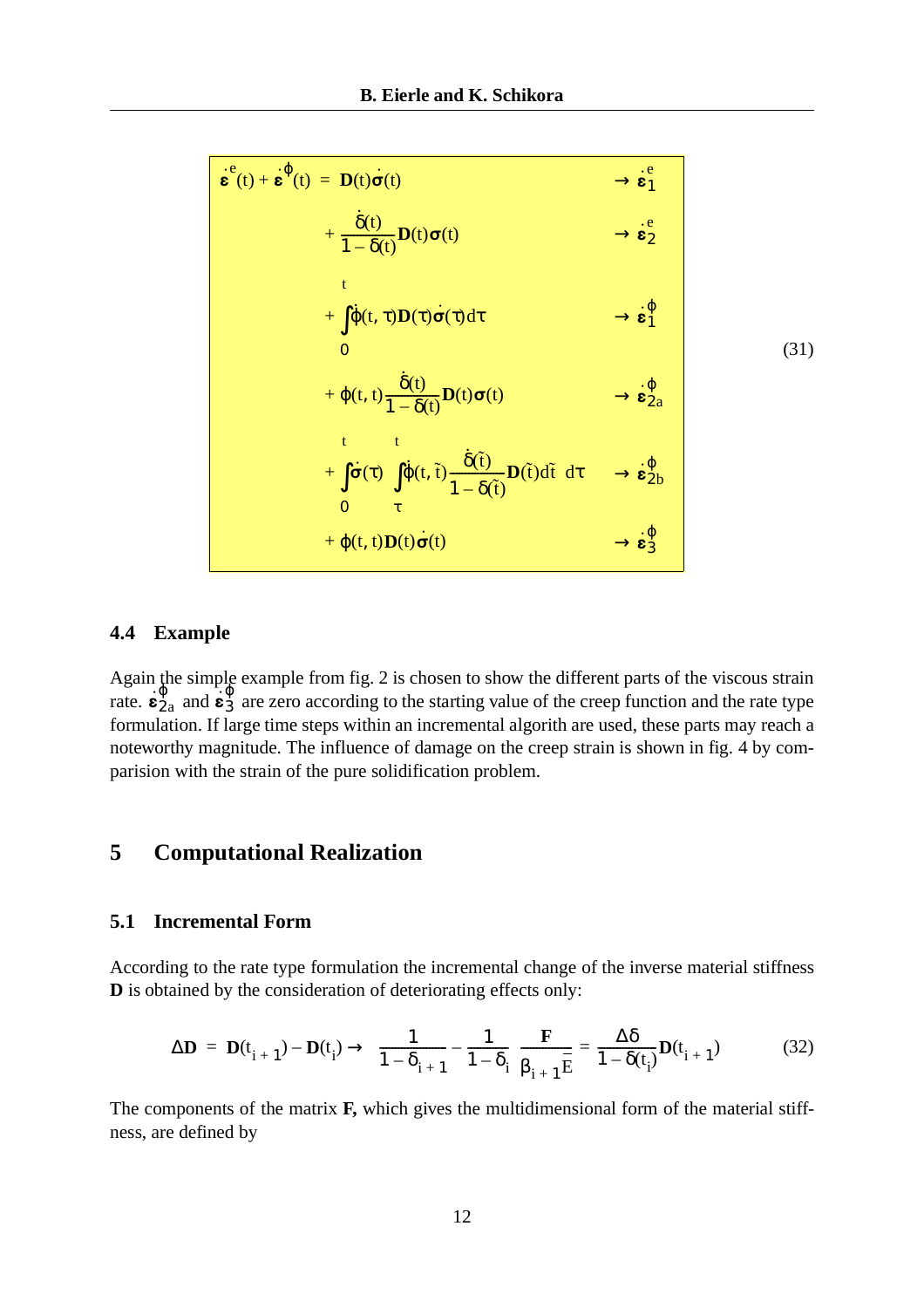

<span id="page-12-0"></span>Figure 4: Example for aging viscosity (combined solidification and deterioration).

$$
F_{ijkl} = \frac{1}{2}(1+v)(\delta_{ik}\delta_{jl} + \delta_{il}\delta_{jk}) - v\delta_{ij}\delta_{kl} ,
$$
 (33)

where v is the Poisson's ration, which is assumed to be independent of time, and  $\delta_{ij}$  is the Kronecker delta.

Thereof the generalized incremental constitutive law for the elastic strain rates is:

$$
\Delta \varepsilon^{e} = \int_{0}^{t_{i+1}} D(t_{i+1}) \dot{\sigma}(\tau) d\tau - \int_{0}^{t_{i}} D(t_{i}) \dot{\sigma}(\tau) d\tau
$$
\n
$$
= (D(t_{i+1}) - D(t_{i})) \int_{0}^{t_{i}} \dot{\sigma}(\tau) d\tau + D(t_{i+1}) \int_{t_{i}}^{t_{i+1}} \dot{\sigma}(\tau) d\tau
$$
\n
$$
= \left( \frac{\Delta \delta}{1 - \delta(t_{i})} D(t_{i+1}) \right) \sigma(t_{i}) + D(t_{i+1}) \Delta \sigma = D(t_{i+1}) \left( \frac{\Delta \delta}{1 - \delta(t_{i})} \sigma(t_{i}) + \Delta \sigma \right) \tag{34}
$$
\n
$$
\Delta \varepsilon_{2}^{e} \qquad \Delta \varepsilon_{1}^{e}
$$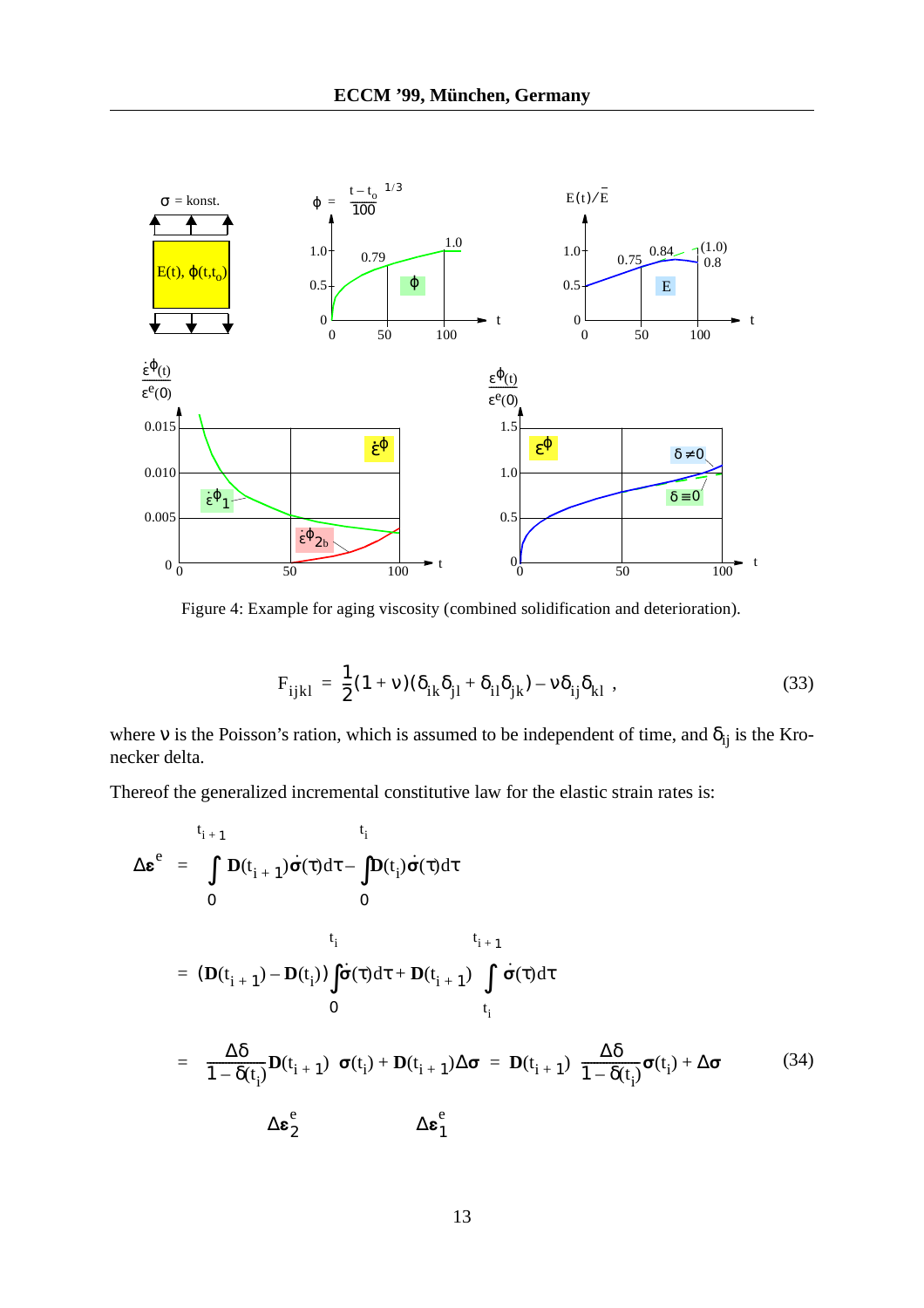For the implementation in an FE algorithm the inverse relation is required:

$$
\Delta \sigma = \mathbf{D}(t_{i+1})^{-1} \left( \Delta \boldsymbol{\varepsilon}^e - \frac{\Delta \delta}{1 - \delta(t_i)} \mathbf{D}(t_{i+1}) \sigma(t_i) \right) = \mathbf{D}(t_{i+1})^{-1} \Delta \boldsymbol{\varepsilon}^e - \frac{\Delta \delta}{1 - \delta(t_i)} \sigma(t_i) \qquad (35)
$$
\n
$$
\mathbf{E}(t_{i+1}) \qquad \longrightarrow \Delta \mathbf{P}_{int}
$$

The increase of the load vector  $\Delta P_{int}$  represents the stresses, that are set free due to the increase of deterioration within one time step.

To get the incremental viscous strains, [eq. 29](#page-10-1) is transformed and an abbreviation  $\tilde{\mathbf{D}}(t, \tau)$  is introduced:

$$
\boldsymbol{\varepsilon}^{\phi}(t) = \int_{0}^{t} \dot{\boldsymbol{\sigma}}(\tau) \left( \phi(t, \tau) \mathbf{D}(\tau) + \int_{\tau}^{t} \phi(t, \tilde{t}) \frac{\dot{\delta}(\tilde{t})}{1 - \delta(\tilde{t})} \mathbf{D}(\tilde{t}) d\tilde{t} \right) d\tau
$$
(36)

The increment of the viscous strain is then:

$$
\Delta \boldsymbol{\varepsilon}^{\phi} = \int_{0}^{t_{i+1}} \tilde{\mathbf{D}}(t_{i+1}, \tau) \dot{\boldsymbol{\sigma}}(\tau) d\tau - \int_{0}^{t_{i}} \tilde{\mathbf{D}}(t_{i}, \tau) \dot{\boldsymbol{\sigma}}(\tau) d\tau
$$
\n(37)\n  
\n
$$
0
$$
\n
$$
\int_{0}^{t_{i}} [\tilde{\mathbf{D}}(t_{i+1}, \tau) - \tilde{\mathbf{D}}(t_{i}, \tau)] \dot{\boldsymbol{\sigma}}(\tau) d\tau + \int_{t_{i}}^{t_{i+1}} \tilde{\mathbf{D}}(t_{i+1}, \tau) \dot{\boldsymbol{\sigma}}(\tau) d\tau
$$

#### **5.2 Integration of the stress history**

The presented constitutive relations require the evaluation of integrals over the whole stress and stiffness history. This leads to remarkable computing times for larger systems. Not long ago, this kind of calculation simply wasn't possible and a work around was needed for similar kinds of constitutive equations. An elegant way was introduced by Bažant [\[2\]](#page-14-2) that solves the problem by the evaluation of a Dirichlet series. Another solution is the *rate of creep method* that demands special creep functions (cf. [chapter 3.2\)](#page-5-1). But if the computing power continues to double according to Moores law every 18 month, the real evaluation of the history integrals will soon be possible for large systems with reasonable computational effort.

To circumvent the storage problem, there is a work around for pure solidification problems: It is possible not to save the history of the stresses, but the strains for every time step in the future. In the actual time step i, the viscous strain increment for all future time steps  $j > i$  are